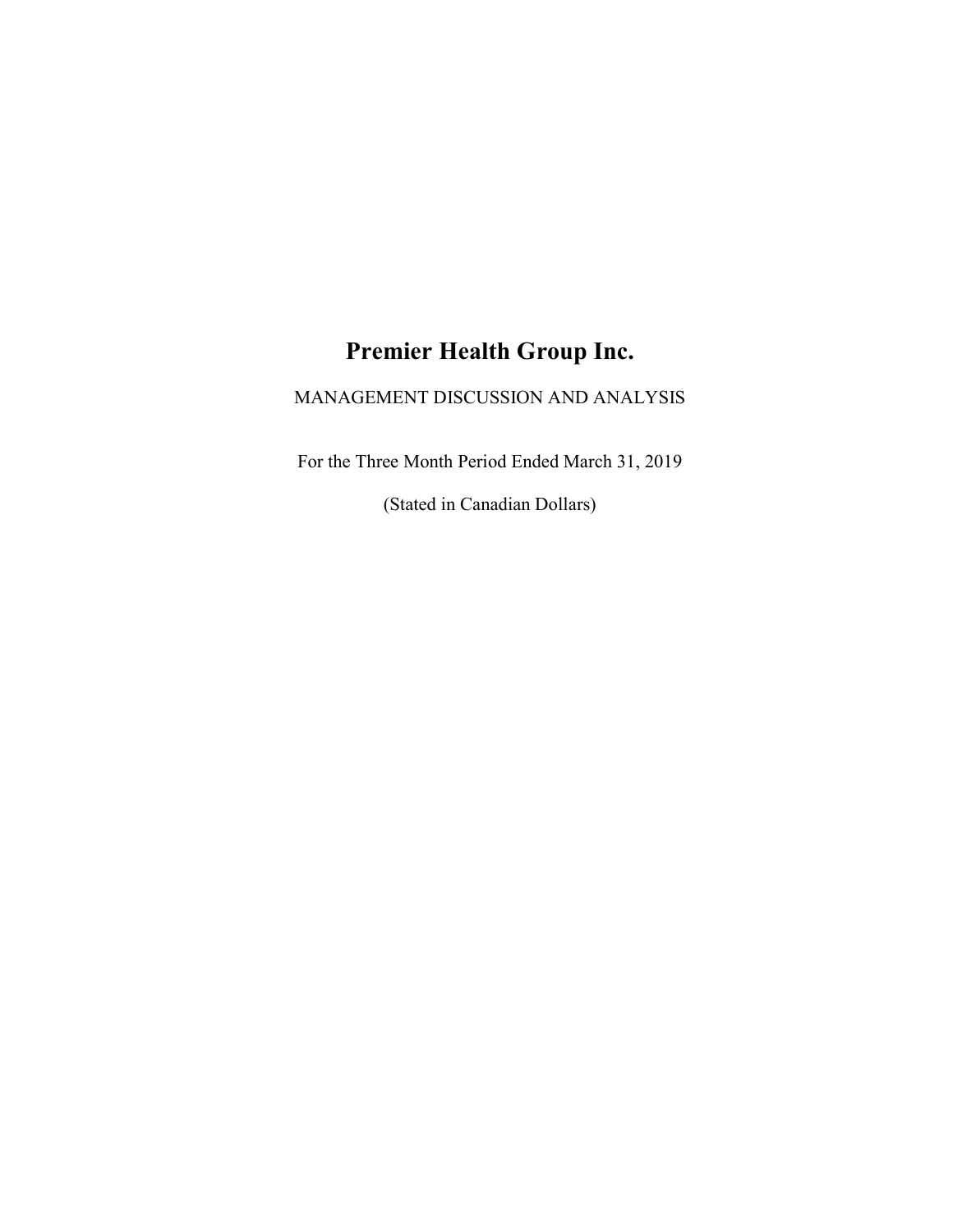# INTRODUCTION

# Basis of Discussion & Analysis

This management's discussion and analysis ("MD&A") for Premier Health Group Inc. ("Premier Health" or the "Company") is dated as of May 30, 2019 and should be read in conjunction with the Company's unaudited condensed consolidated interim financial statements for the three-month period ended March 31, 2019, and the related notes thereto. The condensed consolidated interim financial statements were prepared in accordance with International Financial Reporting Standards ("IFRS") as issued by the International Standards Board ("IASB"). All dollar amounts are in Canadian dollars, unless otherwise indicated.

All statements other than statements of historical fact in this Annual MD&A are forward-looking statements. These statements represent the Company's intentions, plans, expectations and beliefs as of the date hereof, and are subject to risks, uncertainties and other factors of which many are beyond the control of the Company. These factors could cause actual results to differ materially from such forwardlooking statements. Readers should not place undue reliance on these forward-looking statements. The Company undertakes no obligation to publicly revise these forward-looking statements to reflect subsequent events or circumstances.

Additional information relating to the Company can be located on the SEDAR website at www.sedar.com.

# General

The Company was incorporated on September 13, 2013 under the Business Corporations Act (British Columbia) as Proelium MMA Acquisition Corp., a wholly owned subsidiary of Web Watcher Systems Ltd. ("Web Watcher"). The Company became a reporting issuer as a result of the plan of arrangement carried out by Web Watcher dated October 23, 2013.

On July 9, 2015, the Company changed its name to Premier Health Services Inc. and on September 18, 2015 changed to its current name Premier Health Group Inc.

On June 17, 2016, the Company completed acquisition (99.9%) of a multidisciplinary rehabilitation business located in Santiago, Dominican Republic ("Clinicas"). The acquisition price was \$1,931,700 CND (US\$ 1,500,000). The purchase price is supported by the audited financial statements of Clinicas as of December 31, 2014 and 2015. The acquisition was financed by convertible promissory note in the amount of US\$ 1,500,000 (the "Note"). Note is a 5-year, 8.5% interest bearing, due on June 17, 2021. The holder of the Promissory Note has the right to convert (at any time) any outstanding balance of the principal and interest of the Promissory Note into common shares of the Company at \$0.25 per share. The Company has the right to prepay any amount of the outstanding principal and the interest of the Note without a penalty before the due date of the Note. The Note is secured by a general security agreement.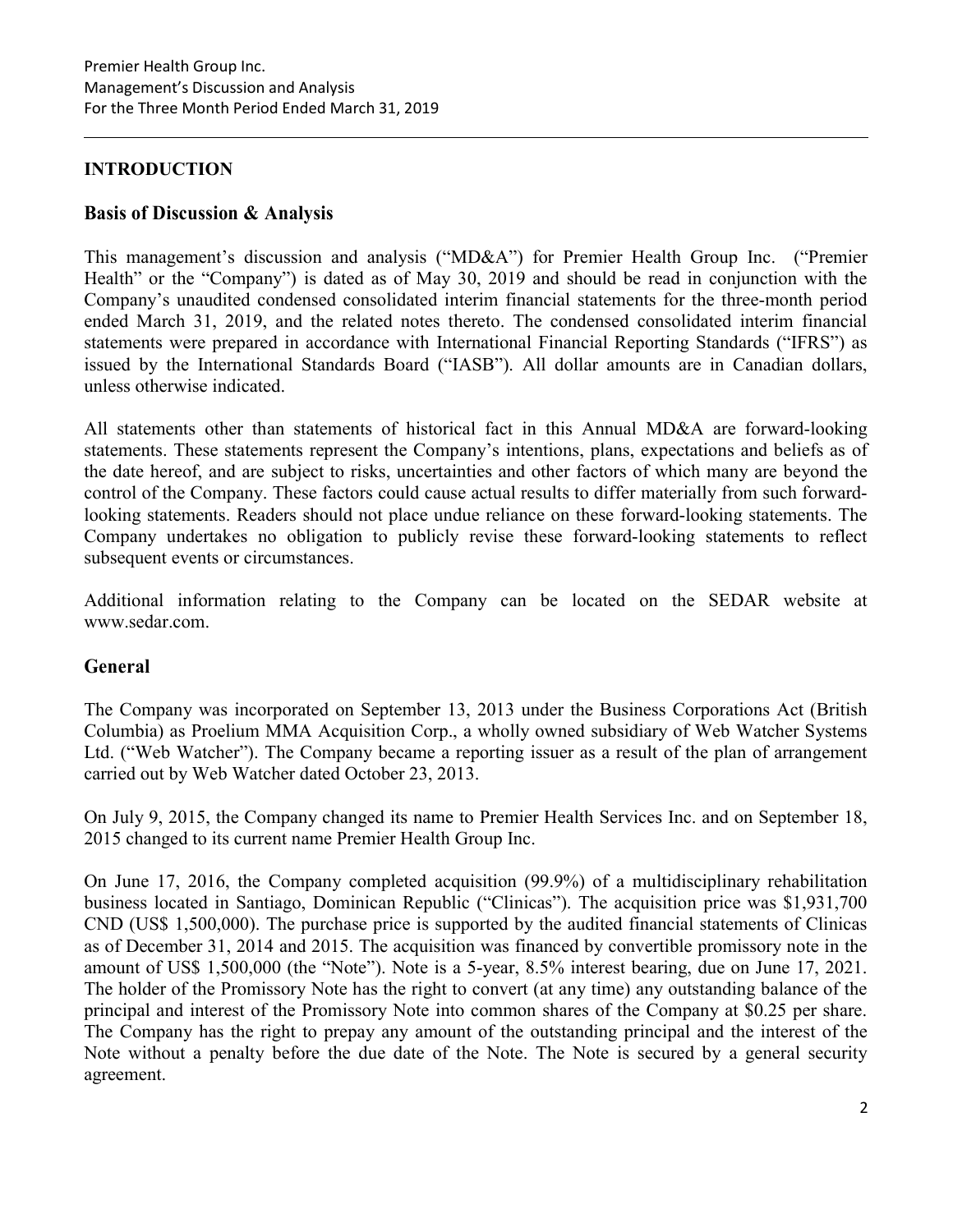On April 17, 2018, the Company entered into a share purchase agreement with the Company's former CEO, who is also the former sole shareholder of Clinicas (the "Purchaser"). The Purchase Agreement was entered into as a prerequisite to entering into an acquisition agreement that would result in a change of control of the Company. The terms of the Purchase Agreement are detailed in Note 11 of the financial statements for the year ended December 31, 2018. This Purchase Agreement constituted a discontinued operation involving the loss of control of Clinicas by the Company as at December 31, 2017. During the year ended December 31, 2018, the Purchase Agreement was not executed. As a result, a subsequent settlement agreement was entered into subsequent to December 31, 2018 (the "Settlement Agreement"). As a result of the Settlement Agreement, the loss of control of Clinicas constitutes a discontinued operation of the Company as at March 31, 2019 and December 31, 2018. As a result, all of the assets and liabilities of Clinicas have been classified as held-for-sale as at March 31, 2019 and December 31, 2018. This resulted in a net liability of \$158,289 (December 31, 2018 - \$139,372) from discontinued operation as at March 31, 2019.

On July 25, 2018, the Company completed a non-brokered private placement raising aggregate gross proceeds of \$3,555,000 on issuance issued of an aggregate of 14,220,000 Common Shares at a subscription price of \$0.25 per Common Share.

On August 1, 2018, the Company completed the acquisition of all the issued and outstanding shares of HealthVue Ventures Ltd. ("HealthVue") thereof in consideration of \$1,000,000 in cash and an aggregate of 12,000,000 common shares of the Company at a deemed price of \$0.25 per share, of which 10,800,000 of such shares are restricted from trading with 1/6 released from the restriction every 6 months commencing January 30, 2019.

On August 14, 2018 the Company had issued 4,000,000 stock options to Directors, Officers, Consultants and employees exercisable at \$0.50 per share for a five-year term from date of grant.

On January 28, 2019, the Company completed the acquisition of all the issued and outstanding shares of Cloud Practice Inc. ("Cloud Practice") thereof in consideration of \$2,000,000 in cash and an aggregate of 3,947,368 common shares of the Company at a deemed price of \$0.76 per share, of which 3,947,368 of such shares are restricted from trading with 1/2 released from the restriction every 6 months commencing July 28, 2019.

On February 4, 2019 the Company had issued 2,350,000 stock options to Consultants and employees exercisable at \$0.76 per share for a five-year term from date of grant.

Our head office registered, and records office is located at 810-789 W Pender Street, Vancouver, British Columbia, V6C 1H2, Canada.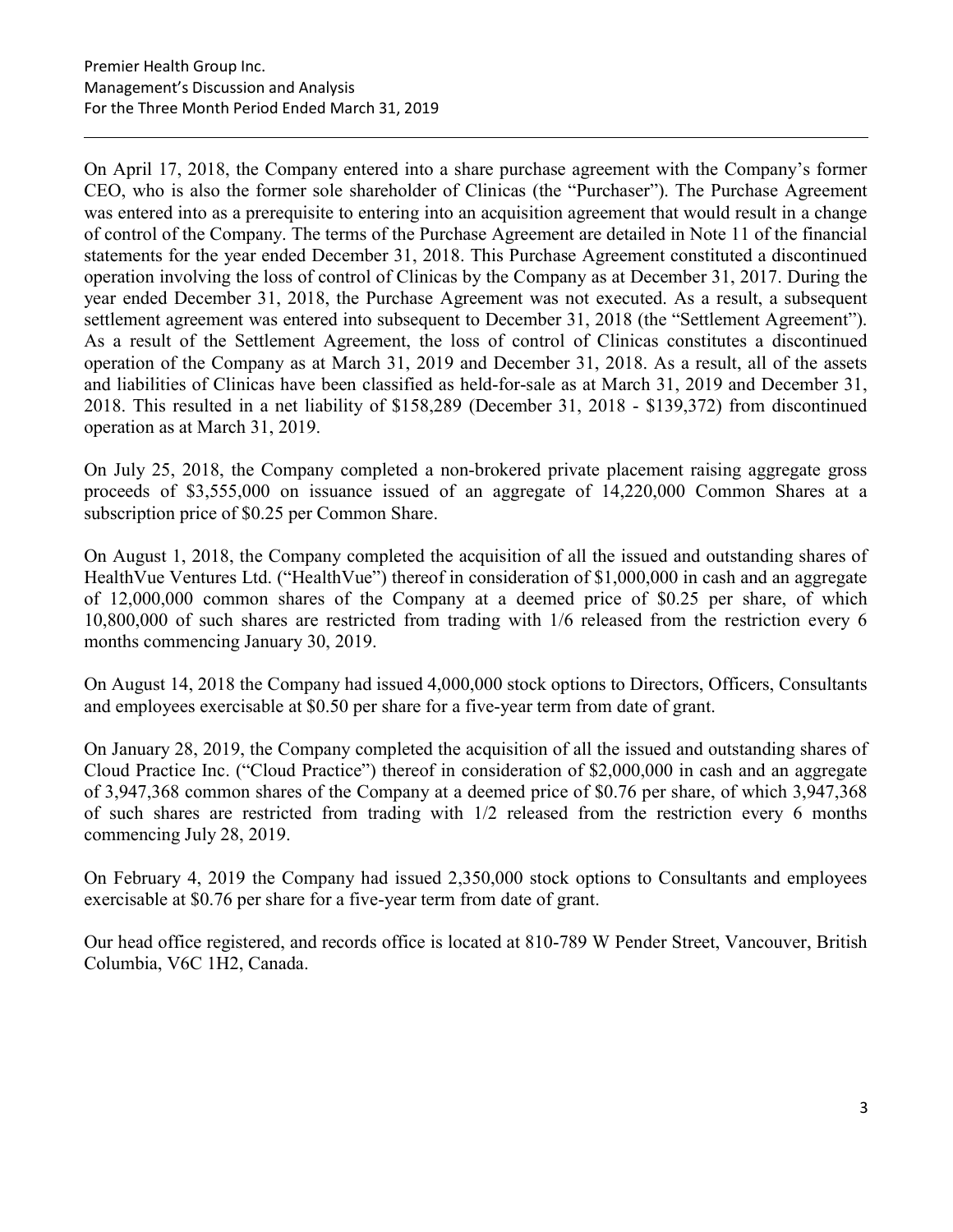# THE COMPANY AND BUSINESS

# Company Overview

The Company was incorporated under the Business Corporations Act (British Columbia) on September 13, 2013. On August 1, 2018, the Company acquired HealthVue. On January 28, 2019, the company acquired Cloud Practice. The Company's main revenue is generated from the operation and management of both primary care clinics and from the sale of healthcare software using a software as a service ("SAAS") model.

HealthVue provides telemedicine visits remotely and full-service family practice from its four clinic locations in the Lower Mainland in British Columbia. The clinics are fully digitized and inter-connected using the latest in healthcare technology. HealthVue has been one of the pioneers of incorporating bricks and mortar locations with telemedicine as a form of healthcare delivery to their patients.

Cloud Practice is a technology company that offers cloud-based electronic medical records software, medical billing software and an online patient portal for medical clinics using a SAAS model. Cloud Practice services over 280 clinics across Canada, 3000 doctors and has approximately 3 million patient charts in their database.

Premier Health, in conjunction with Cloud Practice, is focused on developing proprietary technology to deliver quality healthcare through the combination of connected primary care clinics, telemedicine, and an artificial intelligence (AI) enabled patient portal. The Company is planning to aggressively grow its patient base through acquisition and organic growth over the next 12 months. In addition to primary care clinics, Premier Health is planning on acquiring, and/or partnering with, other businesses and technologies that complement its business plan. This patient centric approach has been very well received and the company will continue to find ways to improve access to convenient and efficient healthcare.

PremierDR was incorporated in 2010 in the Dominican Republic by Brenda Rasmussen. PremierDR became a 99.99% owned subsidiary of Premier Health effective June 17, 2016. As at March 31, 2019 and December 31, 2018, PremierDR is considered and is recorded as a discontinued operation involving the loss of control of Clinicas by the Company.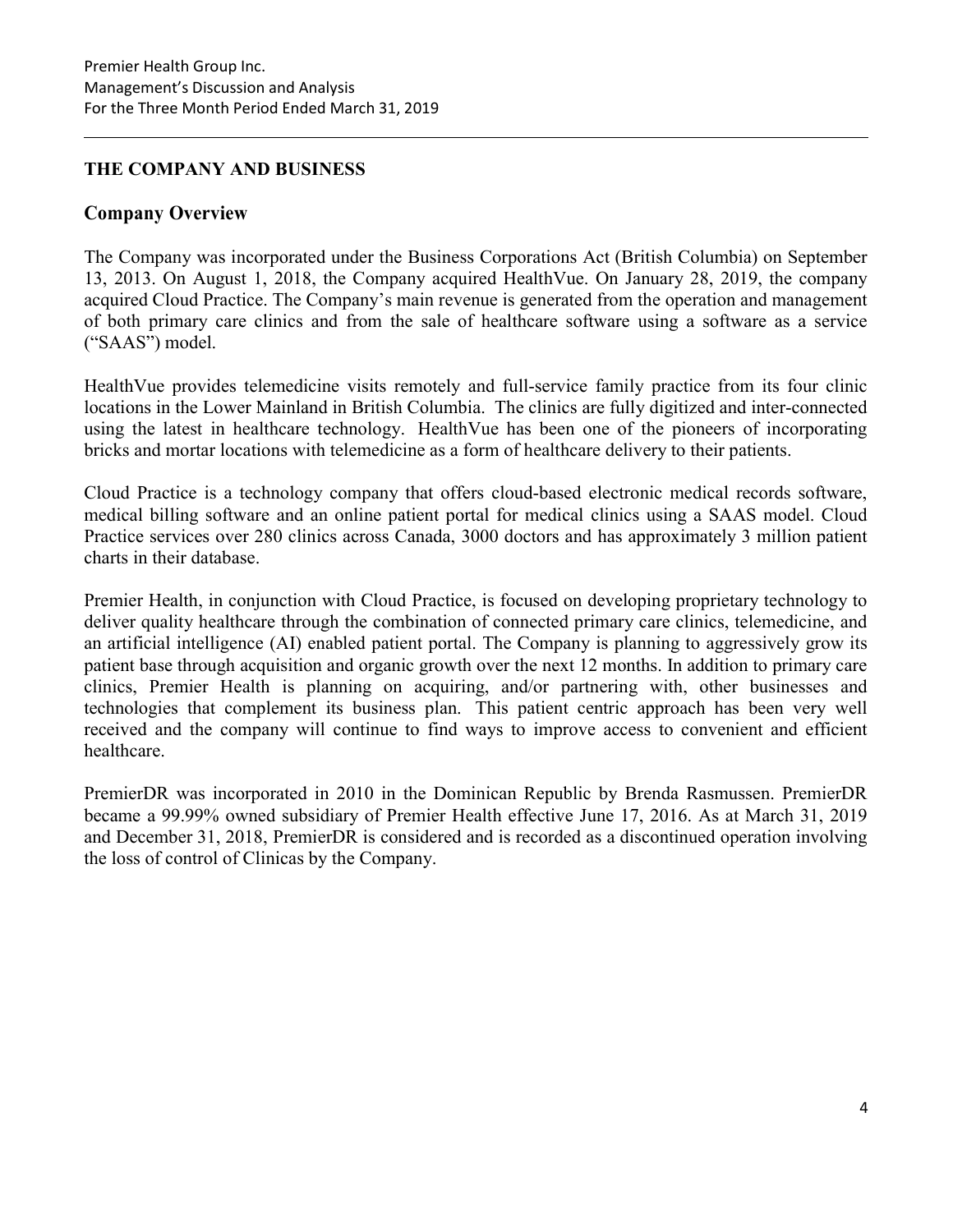# SELECTED QUARTERLY INFORMATION

|                   | Q1 2019       | 04 2018     | 03 2018    | 02 2018    | 01 2018   | 04 2017    | 03 2017   | Q <sub>2</sub> 2017 |
|-------------------|---------------|-------------|------------|------------|-----------|------------|-----------|---------------------|
|                   | (1)           | (1)         | (1)        | (1)        | (1)       | (1)        |           |                     |
| Revenue           | (1, 100, 330) | (763, 468)  | (438,080)  | (56, 573)  | (49, 737) | (57, 020)  | (78, 975) | (86, 618)           |
| Fees paid to      |               |             |            |            |           |            |           |                     |
| <b>Doctors</b>    | 648,752       | 564,357     | 323,041    |            |           |            |           |                     |
| Expenses          | 1,840,003     | 1,740,777   | 857,032    | 185.280    | 178.014   | 490,962    | 189.029   | 219,675             |
| Other (income)    |               |             |            |            |           |            |           |                     |
| expense           | (37, 819)     | 94,064      | (28, 377)  | 38,609     | 38,423    | (28, 685)  | (80, 446) | (155, 369)          |
| Net income (loss) |               |             |            |            |           |            |           |                     |
| for the period    | (1,350,606)   | (1,635,730) | (713, 616) | (167, 316) | (166,700) | (187, 626) | (29,608)  | 22,312              |
| Income (Loss) per |               |             |            |            |           |            |           |                     |
| common share      | (0.02)        | (0.06)      | (0.25)     | (0.01)     | (0.00)    | (0.01)     | (0.00)    | 0.00                |
| Total assets      | 10,383,908    | 6,423,328   | 6,655,638  | 302,995    | 343,082   | 410,810    | 805,916   | 830,948             |
| Total liabilities | 3,908,694     | 2,218,491   | 1,765,236  | 1,593,041  | 1,464,540 | 1,369,953  | 1,559,532 | 1,531,328           |
| Dividends         |               |             |            |            |           |            |           |                     |
| declared          | ۰             | -           |            | ۰.         | ۰         |            | ۰         |                     |

The following financial data has been prepared in accordance with IFRS:

(1) These amounts are shown including the revenues and expenses from the discontinued operations. For the three month period ended March 31, 2019 the Company incurred a loss of \$1,350,606 as compared to net loss of \$166,700 for the same period in 2018. The Company reported revenues for the three months ended March 31, 2019 of \$1,100,330 (2018: \$49,737). The net loss for the period ended March 31, 2019 was mainly due to \$316,932 (2018: \$Nil) of stock based compensation; \$648,752 (2018: \$Nil) of fees paid to doctors; 459,944 (2018: \$Nil) of wages & salaries, and \$682,474 (2018: \$Nil) of marketing and advertising.

# SELECTED ANNUAL INFORMATION

|                                   | 2018        | 2017                     | 2016        |
|-----------------------------------|-------------|--------------------------|-------------|
| Revenue                           | (1,201.548) | $\overline{\phantom{0}}$ |             |
| Expenses                          | 3,655,944   | 726,204                  | 305,866     |
| Other (income) expense            | (142, 719)  | (612, 399)               | 1,838,036   |
| Loss from discontinued operations | 86,247      | 73,715                   | 161,299     |
| Net income (loss) for the period  | (2,683,362) | (187, 520)               | (2,305,201) |
| Income (Loss) per common share    | (0.06)      | (0.02)                   | (0.17)      |
| Total assets                      | 6,423,328   | 410,810                  | 758,806     |
| Total liabilities                 | 2,218,491   | 1,369,953                | 1,433,349   |
| Dividends declared                |             | ۰                        |             |

The consolidated financial statements have been prepared in accordance with IFRS as issued by the International Accounting Standards Board ("IASB") and interpretations of the International Financial Reporting Interpretations Committee ("IFRIC").

The consolidated financial statements are presented in Canadian dollars, which is the functional currency of the parent Company, while the functional currency of its subsidiary, Clinicas, is the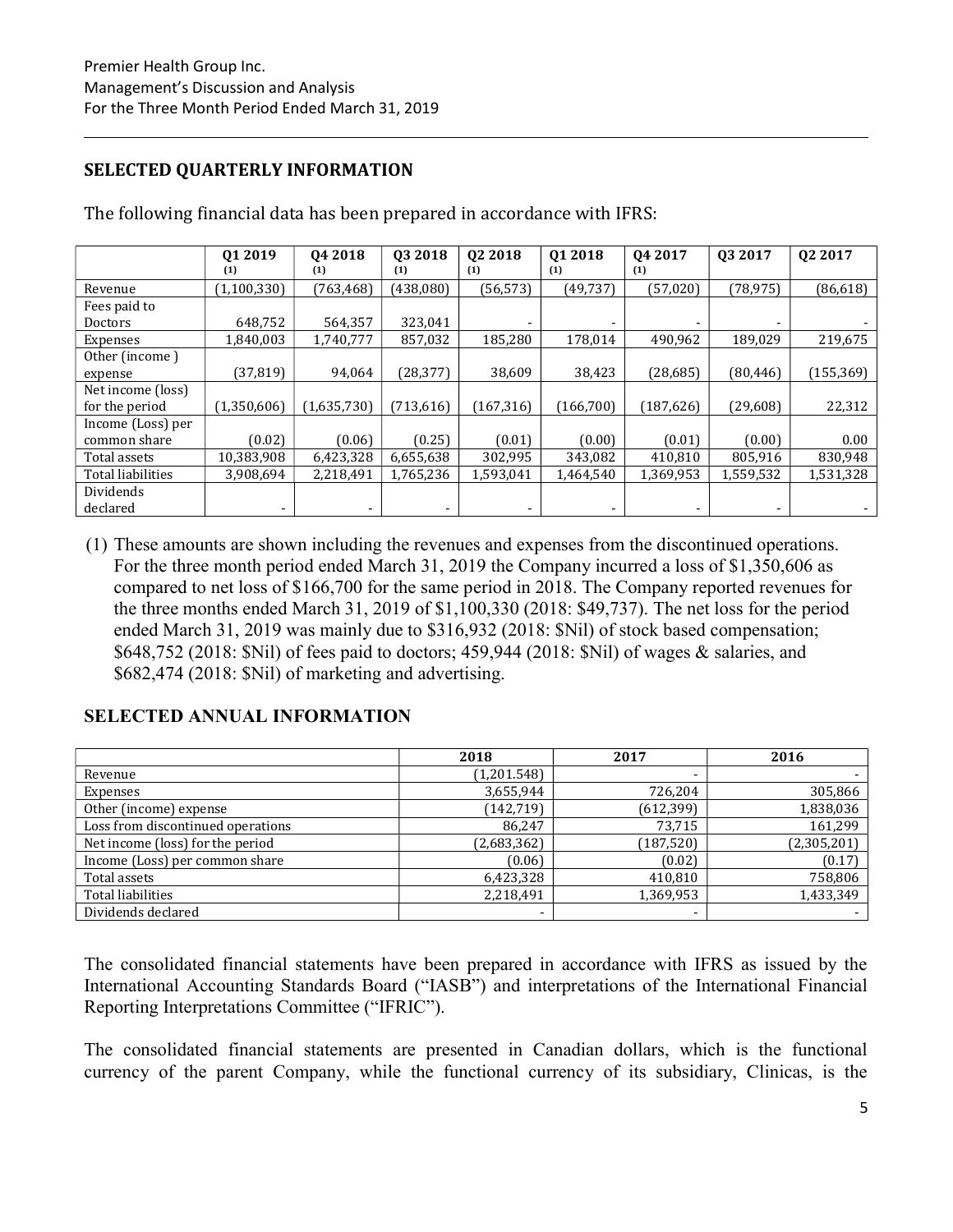Dominican Peso. These consolidated financial statements have been prepared on a historical cost basis, except for certain financial instruments classified as fair value through profit or loss, and available-forsale, which are stated at their fair value. In addition, these consolidated financial statements have been prepared using the accrual basis of accounting, except for certain cash flow information.

# FINANCIAL POSITION

At March 31, 2019, the Company had current assets of \$1,370,719 and current liabilities of \$3,908,694. At March 31, 2019, the Company had working capital deficit of \$2,537,975 compared to working capital of \$158,720 at December 31, 2018. Included in current liabilities is the debt portion of the five year term debenture of \$1,466,724 based on accounting treatment however it isn't contractually due currently therefore, if it was recorded as long term, or converted into equity, working capital would increase by that amount. The Company has to rely upon the sale of equity securities primarily through private placements for the cash required for acquisition and operating expenses.

# Additional Disclosure for Venture issuers without Significant Revenue

In the three month period ending in March 31, 2019, the Company has generated \$1,100,330 in revenue from the Healthvue clinics and the new Cloud Practice subsidiary compared to \$Nil for the period ended March 31, 2018. The net loss in the period included is mainly due to the non-cash expense of stock based compensation of \$316,932 and current accretion and interest of the debenture in the amount of \$86,330, physician fees in the amount of \$648,752, wages & salaries in the amount of \$459,944 and marketing fees in the amount of \$682,474. The other variables pertain to foreign exchange gain of \$37,819 and loss from discontinued operations of \$22,967. The discontinued operation has generated \$59,462 in revenue compared to \$49,737 for the three-month period ended March 31, 2018.

The amount of debenture outstanding as of March 31, 2019 is \$1,931,700 with \$880,845 recorded in equity, and the balance of \$1,466,724 in liabilities. This reflects the present value of the debt and interest payments discounted at a rate of 26.6% approximating the interest rate that would have been applicable to convertible debentures issued by similar size competitors in the same industry at the time the debentures were issued.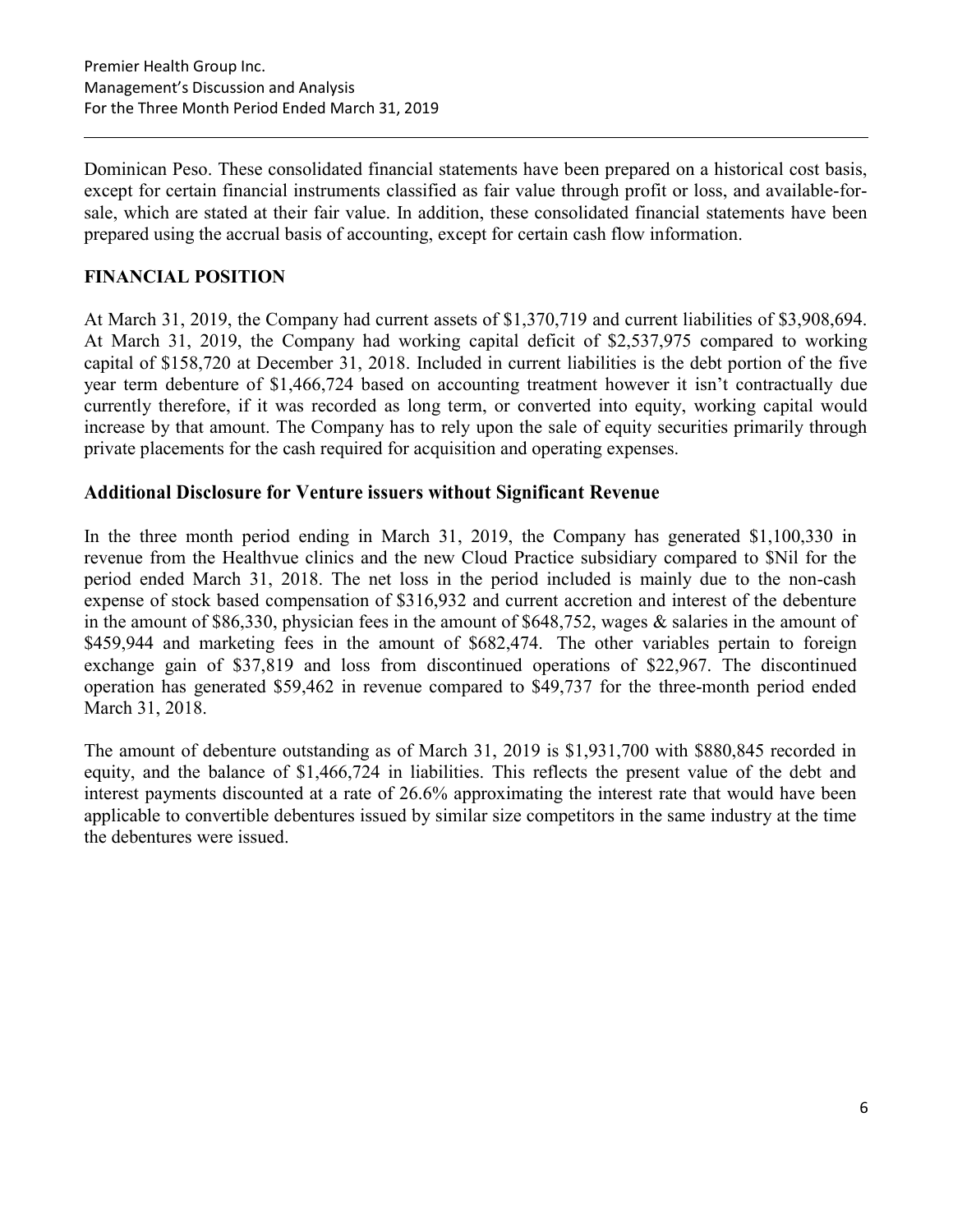# LIQUIDITY AND CAPITAL RESOURCES

#### Changes in Cash Position

|                                                     | <b>For the Period Ended</b> |                       |  |  |
|-----------------------------------------------------|-----------------------------|-----------------------|--|--|
|                                                     | <b>March 31, 2019</b>       | <b>March 31, 2018</b> |  |  |
|                                                     | \$                          | \$                    |  |  |
| Cash (used in) /provided by:                        |                             |                       |  |  |
| Net cash (used in) operating activities             | (725,079)                   | 12                    |  |  |
| Net cash (used in) provided by investing activities | (198, 222)                  |                       |  |  |
| Net cash provided by financing activities           | 800,000                     |                       |  |  |
| Increase (decrease) in cash                         | (123,301)                   | 12                    |  |  |
| Cash, beginning of period                           | 1,055,543                   | 451                   |  |  |
| Cash, ending of period                              | 932,242                     | 463                   |  |  |

The Company had cash of \$932,242 at March 31, 2019 compared to \$463 at March 31, 2018. During the period ended March 31, 2019, the Company had cash outflows from operations of (\$725,079) compared to cash inflows of \$12 in 2017.

Cash used in investing activities during the period ended March 31, 2019 was (\$198,222) compared to cash used by investing activities of (\$Nil) for the period ended March 31, 2018, which was mainly due to payments towards the acquisition of Cloud Practice in 2019. During the period ended March 31, 2019, the Company paid \$500,000 in cash as part of the consideration paid for the acquisition of Cloud Practice. \$1,000,000 of the total cash consideration of \$2,000,000 was deferred to after March 31, 2019 as per the agreed schedule of payment installments for the acquisition. Additionally, the Company received an amount of \$200,000 for a refundable deposit paid on a potential acquisition that was not executed.

Cash provided by financing activities during the period ended March 31, 2019 was \$800,000 compared to cash provided in financing activities of (\$Nil) for the period ended March 31, 2018, mainly due to the exercise of options in the amount of \$300,000 and cash received for a promissory note payable to a non related party in the amount of \$500,000.

# OFF-BALANCE SHEET ARRANGEMENTS

The Company has no off-balance sheet arrangements.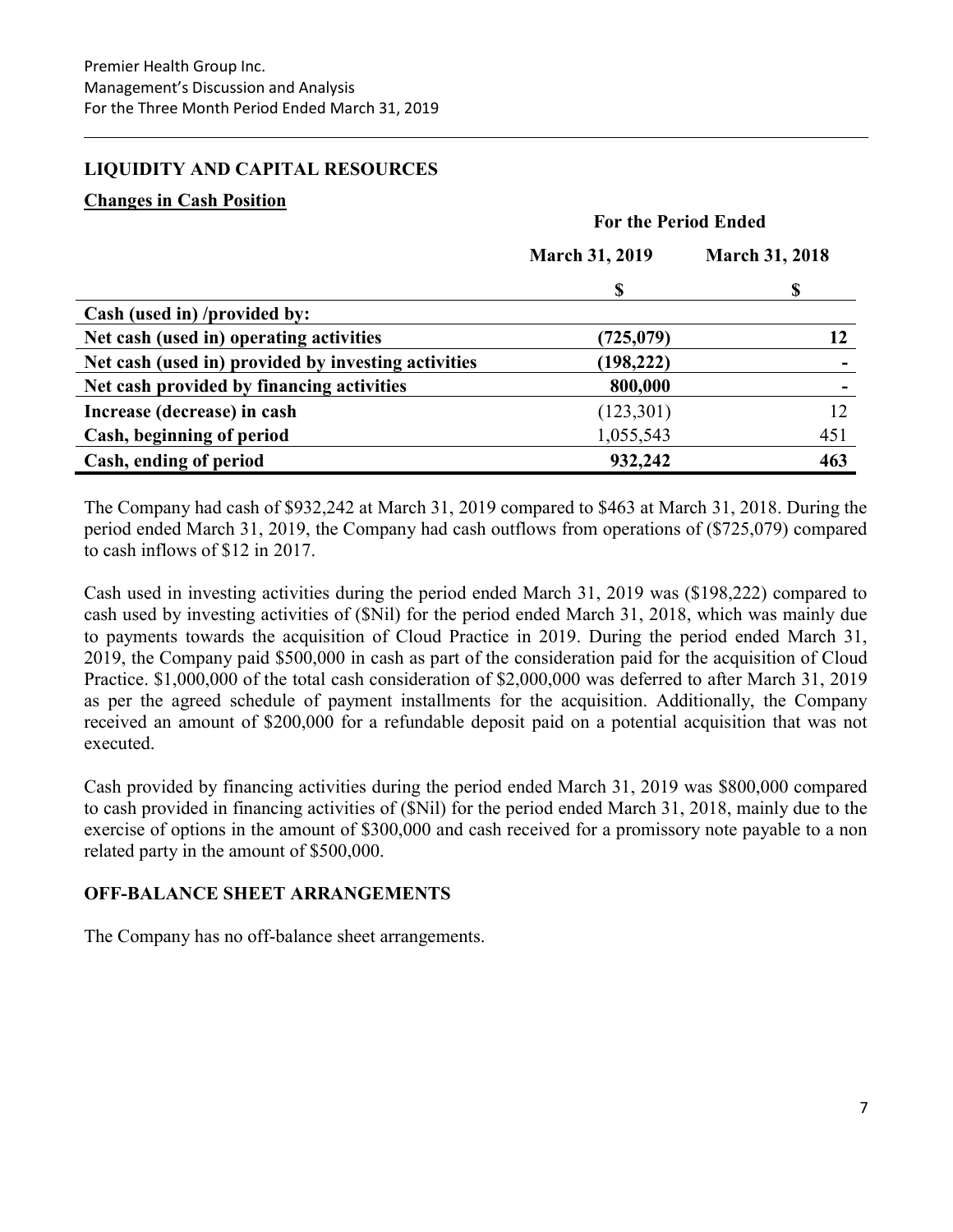# PROPOSED TRANSACTIONS

There are no proposed transactions that have not been disclosed herein other than as follows:

During the year ended December 31, 2018, the Company entered into a share purchase agreement (the "Purchase Agreement") with the Company's former CEO, who is also the former sole shareholder of Clinicas (the "Purchaser"). The Purchase Agreement was entered into as a prerequisite to entering into an acquisition agreement that would result in a change of control of the Company (Note 3). The terms of the Purchase Agreement were as follows:

- The Company will transfer 51% of the shares of Clinicas to the Purchaser immediately on the closing date, and transfer the remaining 49% of the shares of Clinicas of when the Company has a satisfactory replacement assets in place to satisfy corporate law requirement to maintain a business undertaking at all time, as well as continue to qualify for Listing on the Canadian Securities Exchange.
- The Purchaser will forgive the convertible debenture of US\$1,500,000 and all accrued interest proportionally to the shares of Clinicas transferred (Note 9).

This Purchase Agreement constituted a discontinued operation involving the loss of control of Clinicas by the Company as at December 31, 2017. During the year ended December 31, 2018, the Purchase Agreement was not executed. As a result, a subsequent settlement agreement was entered into subsequent to March 31, 2019 (the "Settlement Agreement"). As a result of the Settlement Agreement, the loss of control of Clinicas constitutes a discontinued operation of the Company as at March 31, 2019 and December 31, 2018. As a result, all of the assets and liabilities of Clinicas have been classified as held-for-sale as at March 31, 2019 and December 31, 2018. This resulted in a net liability of \$158,289 (December 31, 2018 - \$139,372) from discontinued operation as at March 31, 2019.

The revenues and expenses of Clinicas have been determined to be a discontinued operation by the Company, and as a result, have been disclosed separately on the statement loss and comprehensive loss.

The Settlement Agreement was entered into on April 1, 2019, with the Purchaser to complete the full transfer of the Company's 99.9% ownership of Clinicas and the forgiveness of the convertible debenture issued on the original purchase of 99.9% of Clinicas.

As part of the Settlement Agreement, the Company agreed to the following: a) issue the Purchaser an aggregate of 400,000 shares within 14 days and 75,000 shares, or 50,000 in cash within 90 days, b) assign to the Purchaser's company, Benras Holdings Inc., the following promissory notes as security for, and in full and final satisfaction of any amount owed by the Company to the Purchaser: (i) a promissory note dated February 20, 2018 plus interest owed to the Company by the former CFO and a company owned by the former CFO with an amount outstanding as at December 31, 2018 of \$43,001, and (ii) a promissory note dated February 20, 2018 in the amount of \$220,000 plus interest owed to the Company by Explorinvest Capital Corp., a company partially owned by the former CFO of the Company (Notes 11 and 17).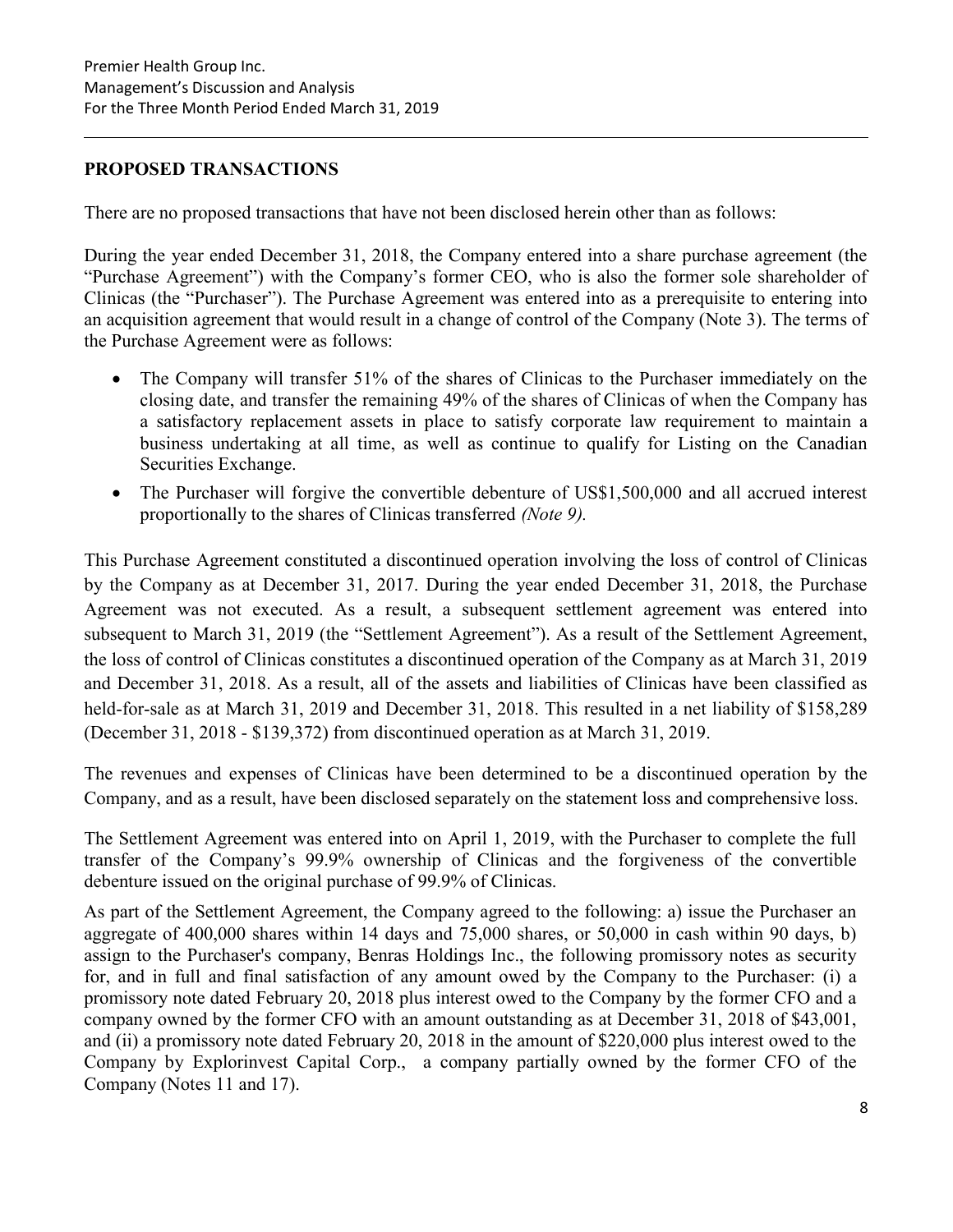March 31. March 31. 2019 2018 **REVENUE** \$ 59,462 \$ 49,737 **EXPENSES** 1,342 7,108 Advertising 12,853 7,675 Amortization 8,243 Leasehold improvements written off 5,791 4,743 Bank charges an interest 5,079 3,504 Consulting fees (Note 10) 2,032 1,610 Insurance 6,545 Office and Administration 8,820 4,886 4,647 Professional fees 12,672 Rent 534 1,012 Repair and maintenance 27,600 33,135 Wages and related expenses 820 8,508 Other expenses Loss from discontinued operations \$  $(22,967)$ \$  $(36,993)$ 

#### Revenues and expenses from Clinicas are as follows:

#### SHARE CAPITAL

(a) Authorized: unlimited common shares without par value

(b) Issued and Outstanding: The Company has 70,434,586 common shares issued as of the date of this report and 66,211,399 common shares issued as of March 31, 2019.

During the 3-month period ended March 31, 2019:

 On January 28, 2019, the Company issued 3,947,368 common shares at a price of \$0.76 for the business acquisition of Cloud Practice. (Note 3)

During the year ended December 31, 2018:

- On July 25, 2018, the Company closed a non-brokered private placement of 14,220,000 common shares for gross proceeds of \$3,555,000 (\$0.25 per common share).
- On August 1, 2018, the Company issued 12,000,000 common shares at a price of \$0.25 for the business acquisition of HealthVue Ventures Ltd. (Note 3)
- On October 9, 2018, the Company issued 500,000 common shares for marketing and advertising expense valued at \$435,000 (\$0.87 per common share).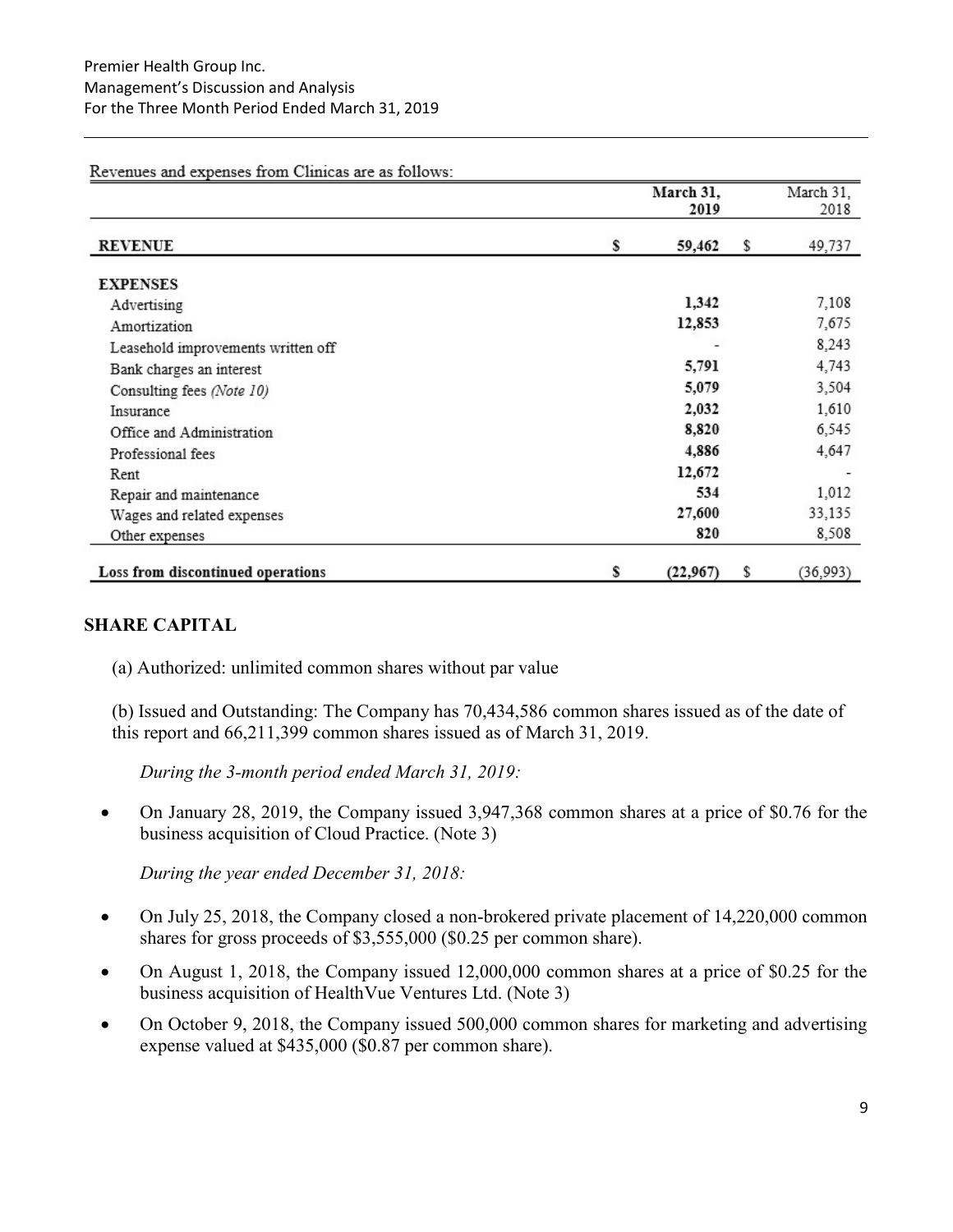During the year ended December 31, 2017:

- On September 20, 2017, the Company issued 200,000 common shares at a price of \$1 per share for debt settlement of \$200,000 (US\$145,520). The debt settled was a portion of the interest accrued on the convertible note (Notes 9,10).
- On September 20, 2017, the Company issued 7,000 common shares at a price of \$1 per share to the CFO of the Company, for cash.
	- (c) Share Purchase Warrants

The following is a summary of warrant activities during the period ended March 31, 2019:

|                                                   | Number of<br>Warrants | <b>Weighted Average</b><br><b>Exercise Price</b> |  |  |
|---------------------------------------------------|-----------------------|--------------------------------------------------|--|--|
| Outstanding, December 31, 2017<br>Expired         | 333,333<br>(333, 333) | 1.50<br>1.50)                                    |  |  |
| Outstanding, March 31, 2019 and December 31, 2018 | -                     | $\overline{\phantom{a}}$                         |  |  |

As at March 31, 2019, no warrants were outstanding.

(d) Escrow shares

As at March 31, 2019, the Company has 12,947,368 common shares held in escrow.

Escrow shares will be released as follows:

- 1,800,000 shares on August 1, 2019, and the same amount released each six months thereafter until the last 1,800,000 are released on August 1, 2021.
- 1,973,684 shares on July 28, 2019 and the same amount released on January 28, 2020.

(e) Stock Options

As of March 31, 2019, and as of the date of this report, the Company has 5,750,000 options outstanding.

The Company has adopted an incentive stock option plan (the "Option Plan") which provides that the Board of Directors of the Company may from time to time, in its discretion, and in accordance with the applicable stock exchange's requirements, grant to directors, officers, employees and consultants to the Company, non-transferable options to purchase common shares. Pursuant to the Option Plan, the number of common shares reserved for issuance will not exceed 10% of the issued and outstanding common shares of the Company. Options granted under the Option Plan can have a maximum exercise term of 5 years from the date of grant. Vesting terms will be determined at the time of grant by the Board of Directors.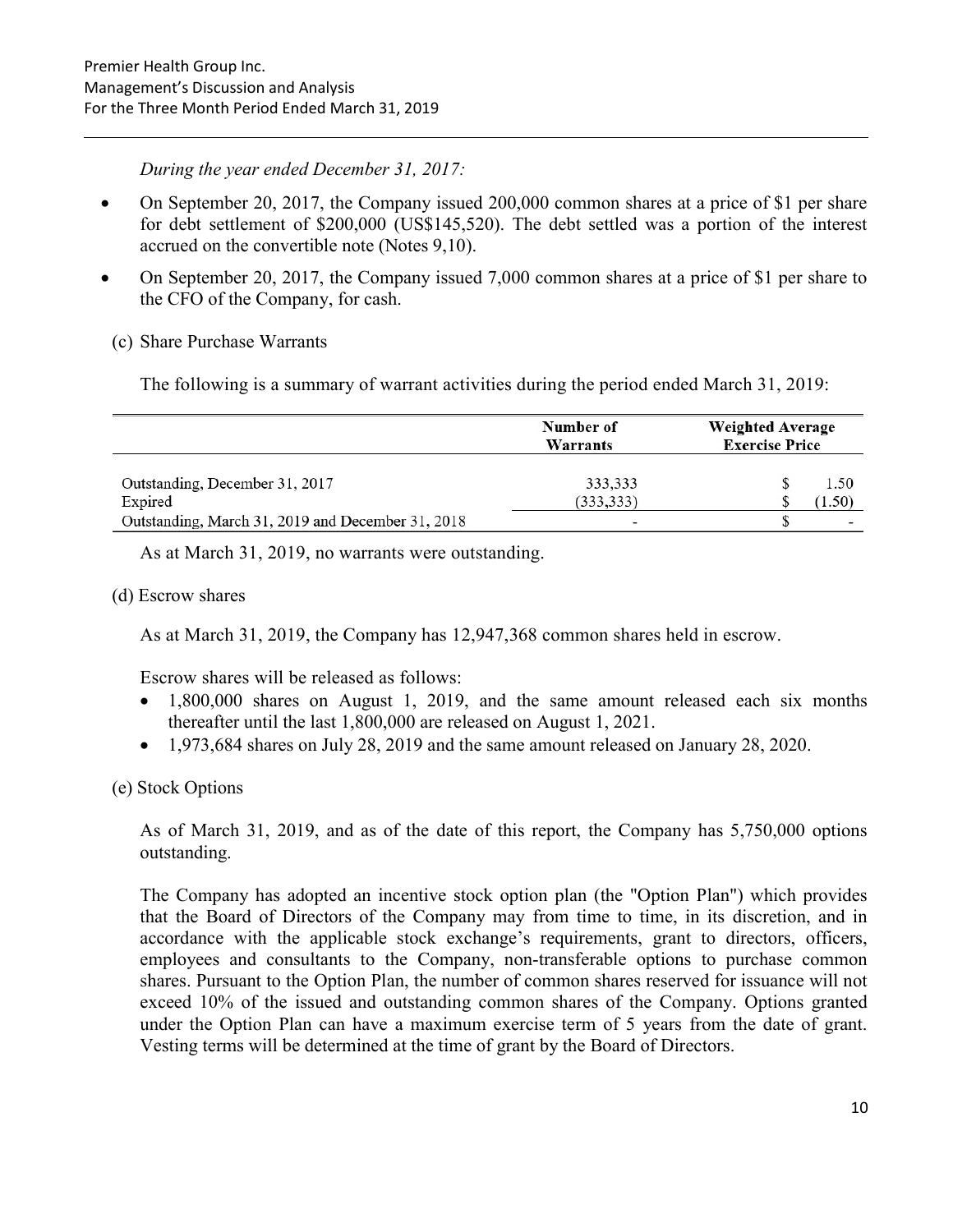# The following grants were made during the 3-month period ended March 31, 2019:

On February 4, 2019, 300,000 options were granted to consultants of the Company, exercisable at \$0.76 per share. The options vest 4 months after the grant and have a five-year expiry date from the date of grant. The fair value of the options at grant date was \$181,116, of which \$83,011 was recorded in the period ended March 31, 2019 based on vesting conditions.

On February 4, 2019, 2,050,000 options were granted to employees of the Company, exercisable at \$0.76 per share. The options shall vest 25% every 6 months, commencing on August 4, 2019. The options have a five-year expiry date from the date of grant. The fair value of the options at grant date was \$1,237,623, of which \$195,872 was recorded in the period ended March 31, 2019 based on vesting conditions.

The option pricing model used an average risk-free rate of 1.80%, estimated life of 5 years, volatility of 100% and dividend yield of 0%.

# The following grants were made during the year ended December 31, 2018:

On August 13, 2018, 3,200,000 options were granted to consultants and officers of the Company, exercisable at of \$0.50 per share. The options vest 4 months after the grant and have a five-year expiry date from the date of grant. The fair value of the options at grant date was \$787,041, of which all was recorded in the period ended December 31, 2018 based on vesting conditions.

On August 13, 2018, 800,000 options were granted to employees of the Company, exercisable at \$0.50 per share. The options shall vest 25% every 6 months, commencing on February 13, 2019. The options have a five-year expiry date from the date of grant. The fair value of the options at grant date was \$196,760, of which \$77,973 was recorded in the period ended December 31, 2018 based on vesting conditions.

The option pricing model used an average risk-free rate of 2.19%, estimated life of 5 years, volatility of 100% and dividend yield of 0%.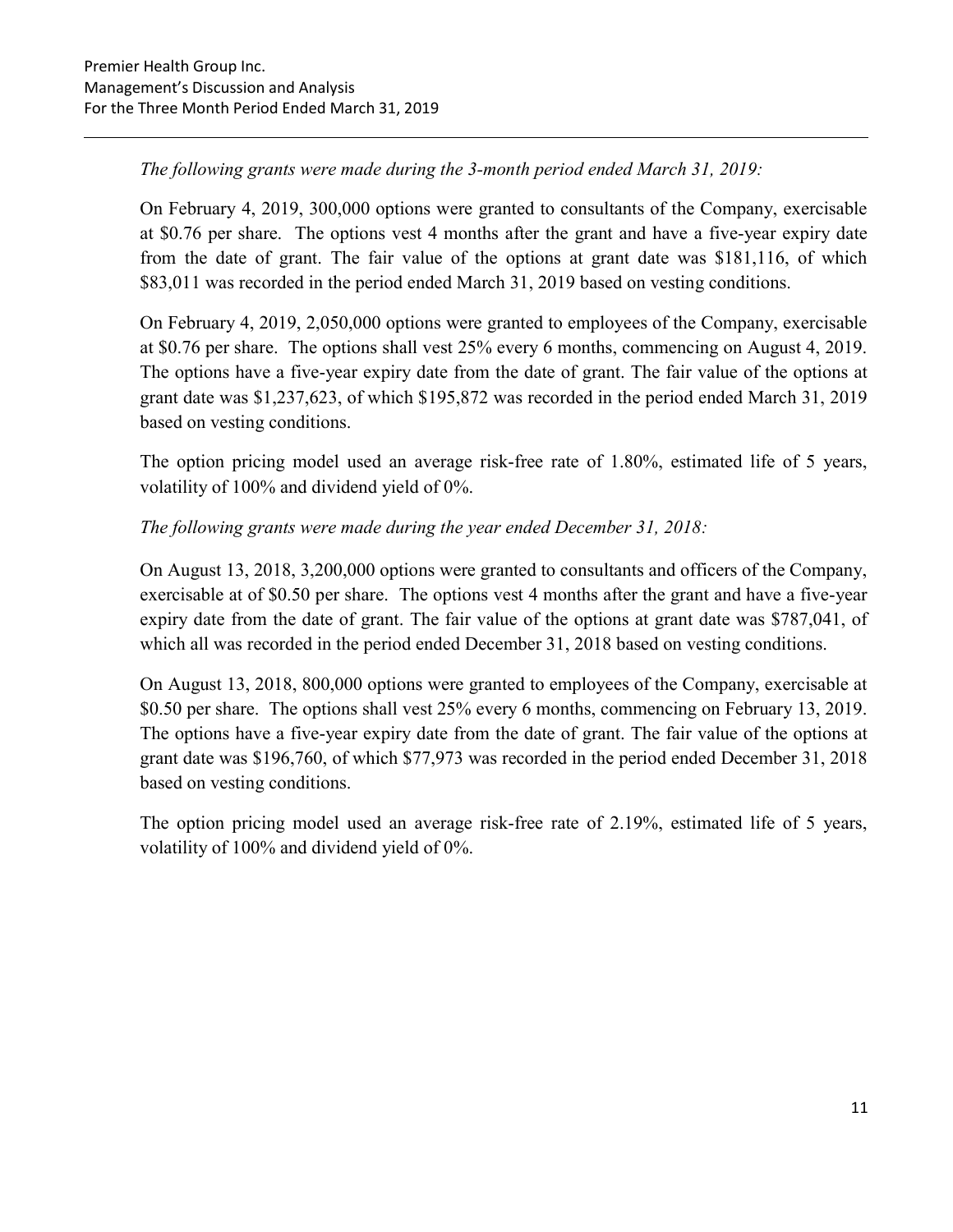The following is a summary of option activities during the year ended December 31, 2018 and period ending March 31, 2019:

|                                       |                                                       | <b>March 31, 2019</b> | December 31, 2018 |                          |  |  |
|---------------------------------------|-------------------------------------------------------|-----------------------|-------------------|--------------------------|--|--|
|                                       | Number of                                             | Weighted              | Number of         | Weighted                 |  |  |
|                                       | <b>Options</b><br>Average<br><b>Exercise Price \$</b> |                       | Options           | Average                  |  |  |
|                                       |                                                       |                       |                   | <b>Exercise Price \$</b> |  |  |
|                                       |                                                       |                       |                   |                          |  |  |
| Balance outstanding beginning of year | 4,000,000                                             | 0.50                  |                   | ۰                        |  |  |
| <b>Options Granted</b>                | 2,350,000                                             | 0.76                  | 4,000,000         | 0.50                     |  |  |
| <b>Options Exercised</b>              | (600,000)                                             | 0.50                  |                   | $\overline{\phantom{0}}$ |  |  |
| Balance outstanding end of period     | 5,750,000                                             | \$ 0.61               | 4,000,000         | \$ 0.50                  |  |  |

As at March 31, 2019 the Company had the following stock options outstanding and exercisable:

|             |                          |                       | <b>Remaining Life</b> |                    |
|-------------|--------------------------|-----------------------|-----------------------|--------------------|
| Outstanding | Exercisable              | <b>Exercise Price</b> | (Years)               | <b>Expiry Date</b> |
| 3,400,000   | 2,800,000                | \$0.50                | 4.37                  | August 12, 2023    |
| 2,350,000   | $\overline{\phantom{a}}$ | \$0.76                | 4.85                  | February 03, 2024  |
| 5,750,000   | 2,800,000                |                       | 4.57                  |                    |

#### CAPITAL DISCLOSURES

The Company's future capital requirements will depend on many factors, including, among others, its ability to earn cash flow from operations. Should the Company wish to pursue current and future business opportunities, additional funding will be required. If additional funds are raised through the issuance of equity securities, the percentage ownership of current shareholders will be reduced and such equity securities may have rights, preferences, or privileges senior to those of the holders of the Company's common stock. No assurance can be given that additional financing will be available, or that it can be obtained on terms acceptable to the Company and its shareholders. If adequate funds are not available, the Company may not be able to meet its contractual requirements.

#### FINANCIAL INSTRUMENTS AND RISK MANAGEMENT

The Company's financial instrument consist of cash, accounts receivable, accounts payable, amounts due from and to related parties, notes receivable, loans payable, net liabilities from discontinued operations and the convertible debenture.

The Company's cash and marketable securities are measured at fair value under the fair value hierarchy based on level one quoted prices in active markets for identical assets or liabilities. The Company's accounts receivables, accounts payable, amounts due and from related parties, note receivable and loans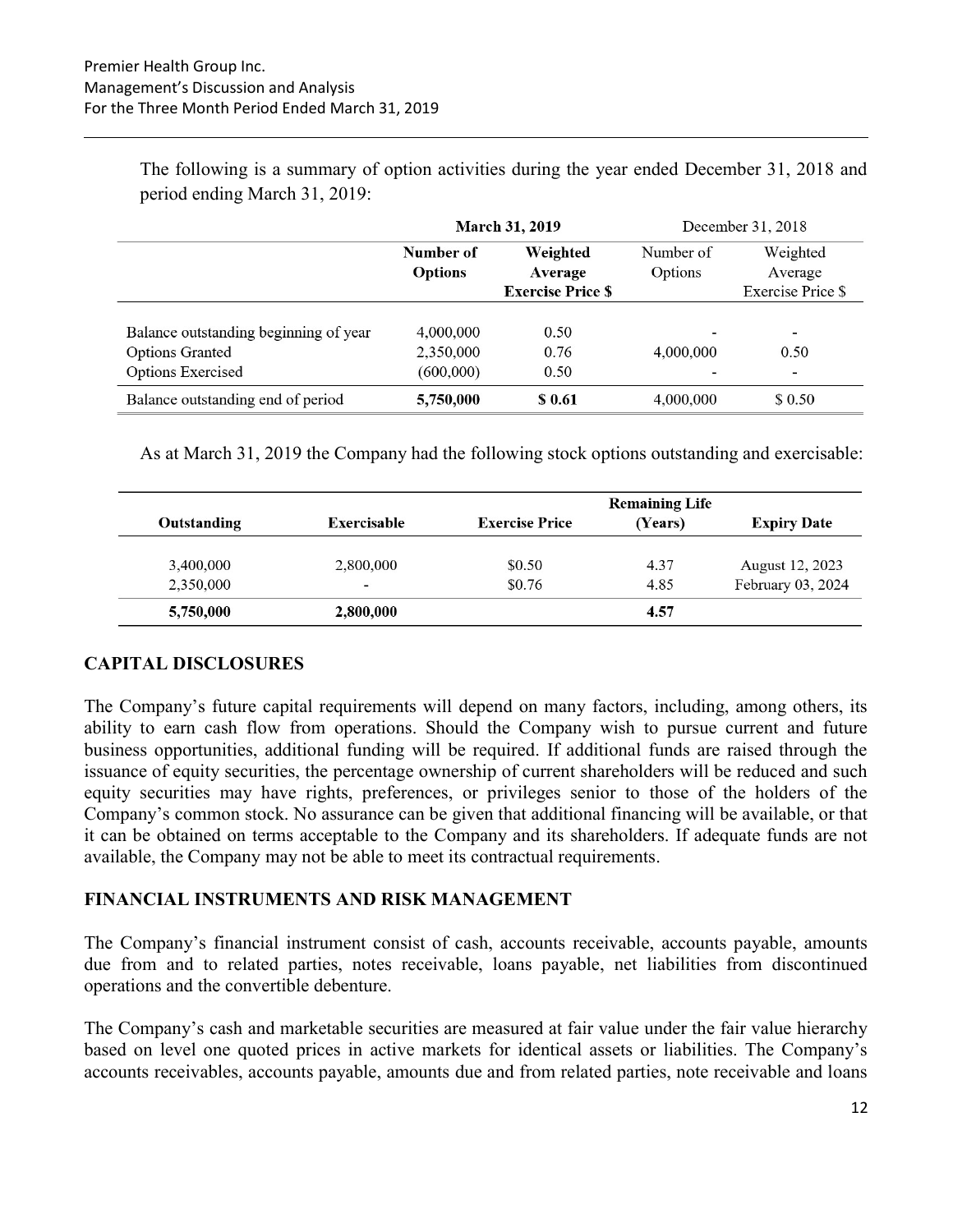payable have amortized costs that approximate their fair value due to their short terms to maturity. The net liabilities from discontinued operations are recorded at fair value due to their short-term to maturity. The Company's other financial instruments, being the convertible debenture, is measured at amortized cost.

The Company's risk exposures and the possible impact of these expenses on the Company's financial instruments are summarized below:

#### Credit Risk

Credit risk is the risk that one party to a financial instrument will cause a loss for the other party by failing to discharge an obligation. As of March 31, 2019, the Company is exposed to credit risk to the extent that its clients become unable to meet their payment obligations. Trade receivables include amounts receivables from the sale of services and GST receivables.

#### Liquidity Risk

Liquidity risk is the risk that an entity will encounter difficulty in meeting obligations associated with financial liabilities. The Company's approach to managing liquidity risk is to ensure that it will have sufficient liquidity to meet liabilities when due.

#### Market Risk

Market risk is the risk of loss that may arise from changes in market factors such as interest rates, foreign exchange rates, and commodity and equity prices.

#### a) Interest rate risk

Interest risk is the risk that the fair value or future cash flows will fluctuate as a result of changes in market risk. The Company's sensitivity to interest rates is insignificant.

#### b) Currency risk

Currency risk is the risk that the fair value or future cash flows of a financial instrument denominated in a foreign currency will fluctuate because of changes in foreign exchange rates. The Company operates internationally, which gives rise to the risk that cash flows may be adversely impacted by exchange rate fluctuations. Amounts subject to currency risks are primarily cash, accounts receivable, accounts payable and loans that are held in foreign currency. In addition, the Company holds convertible debentures which are denominated in US Dollars. A change in foreign currency exchange rates can have an impact on net income and comprehensive income. As a result, the Company is exposed to foreign exchange rate risk with respects to the US Dollar and the Dominican Peso. As at March 31, 2019, the Company had net financial liabilities denominated in foreign currencies of approximately \$1,625,000. A 10% change in the value of the Dominican Peso versus the Canadian dollar would give rise to a gain or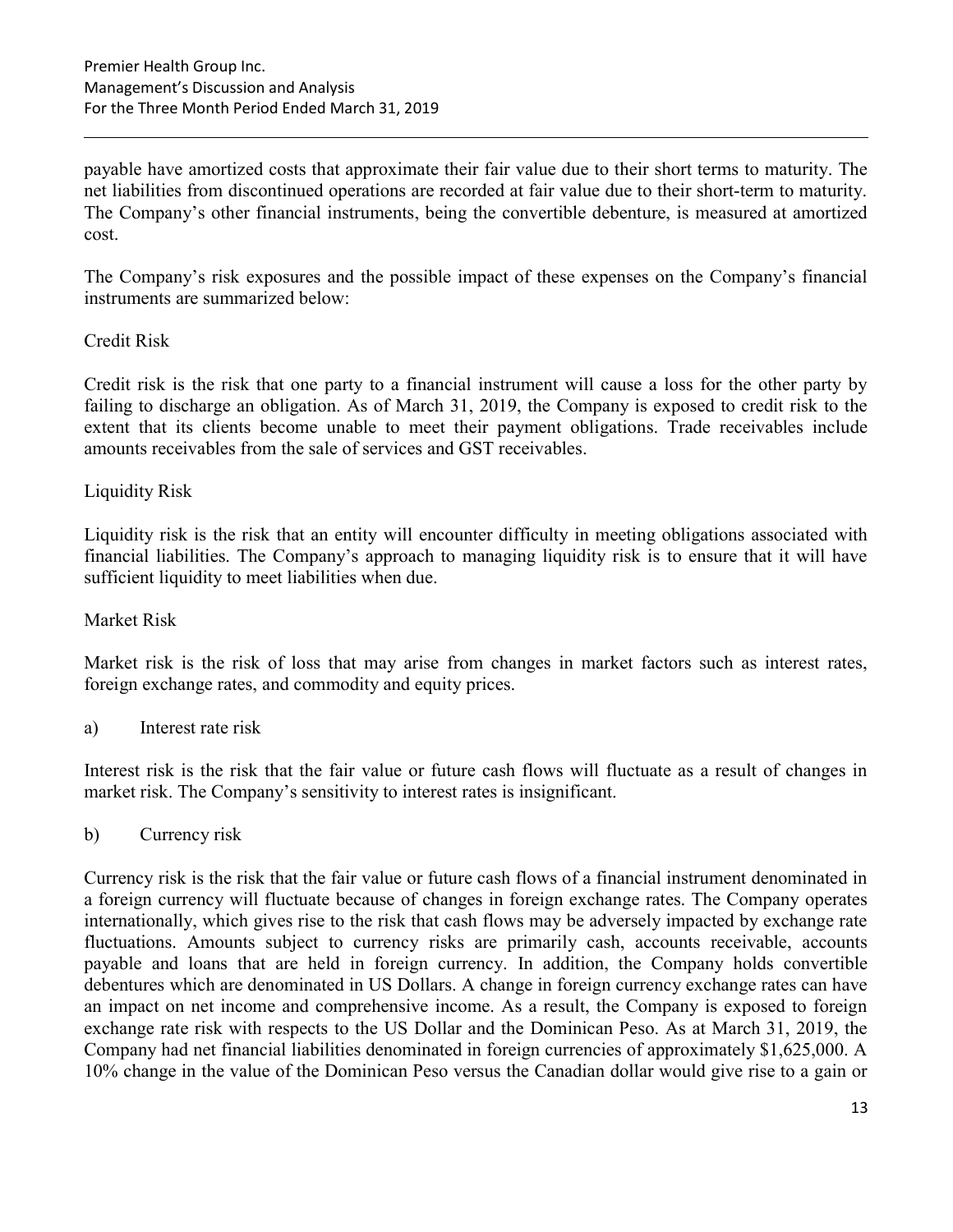loss of approximately \$16,000, and a 10% change in the value of the US Dollar versus the Canadian dollar would give rise to a gain or loss of approximately \$146,000. The Company has not entered into any foreign exchange contracts to hedge this risk.

c) Price risk

The Company is exposed to price risk with respect to equity prices, since the Company possesses investments in publicly traded securities. The Company closely monitors those prices to determine the appropriate course of action to be taken. The maximum exposure to the Company is the fair value of its marketable securities, which have been recorded at \$1.

#### RELATED PARTY TRANSACTIONS

Key management personnel are those persons having authority and responsibility for planning, directing and controlling the activities of the Company, directly or indirectly. Key management personnel include the Company's executive officers and Board of Director members.

The aggregate values of transactions relating to key management personnel were as follows:

|                                                                                            | <b>March 31, 2019</b>    |  | <b>March 31, 2018</b> |  |
|--------------------------------------------------------------------------------------------|--------------------------|--|-----------------------|--|
|                                                                                            |                          |  |                       |  |
| Management fees to the former CFO                                                          | $\overline{\phantom{a}}$ |  | 10.500                |  |
| Administration fees paid to a company owned by the former CFO                              |                          |  | 1,500                 |  |
| Rent paid to a company owned by the former CFO                                             |                          |  | 1,500                 |  |
| Salaries paid to the CEO                                                                   | 60,000                   |  |                       |  |
| Salaries paid to the CFO                                                                   | 25,000                   |  |                       |  |
| Salaries paid to the COO                                                                   | 25,000                   |  |                       |  |
| Consulting fees to the former CEO, included in loss from discontinued operations (Note 12) | 5.079                    |  | 3.504                 |  |
| Stock-based compensation to the CEO, CFO and COO                                           |                          |  |                       |  |
| Accretion and interest expense on convertible debenture to the former CEO (Note 10)        | 86,330                   |  | 73.541                |  |

As at March 31, 2019, the Company had \$43,001 (December 31, 2018 - \$43,001) due from the former CFO and a company owned by the former CFO. The former CFO is also a director of the Company. This amount is non-interest bearing. This amount owing to the Company by the former CFO was transferred to the former CEO, subsequent to year end, as discussed in Notes 12 and 17.

As at March 31, 2019, the Company has a convertible debenture valued at \$1,466,724 (December 31, 2018 - \$1,451,786) to the former CEO. As at March 31, 2019, \$274,693 (December 31, 2018- \$241,120) of accrued interest on this debenture is included in accounts payable and accrued liabilities. During the 3-month period ended March 31, 2019, \$44,174 of accretion expense, and \$42,156 of interest expense, for a total of \$86,330 was recorded as accretion and interest expense (2018 - \$73,541). (Note 10).

As at March 31, 2019, included in accounts payable is \$14,767 (2018 - \$14,767) owing to directors of the Company.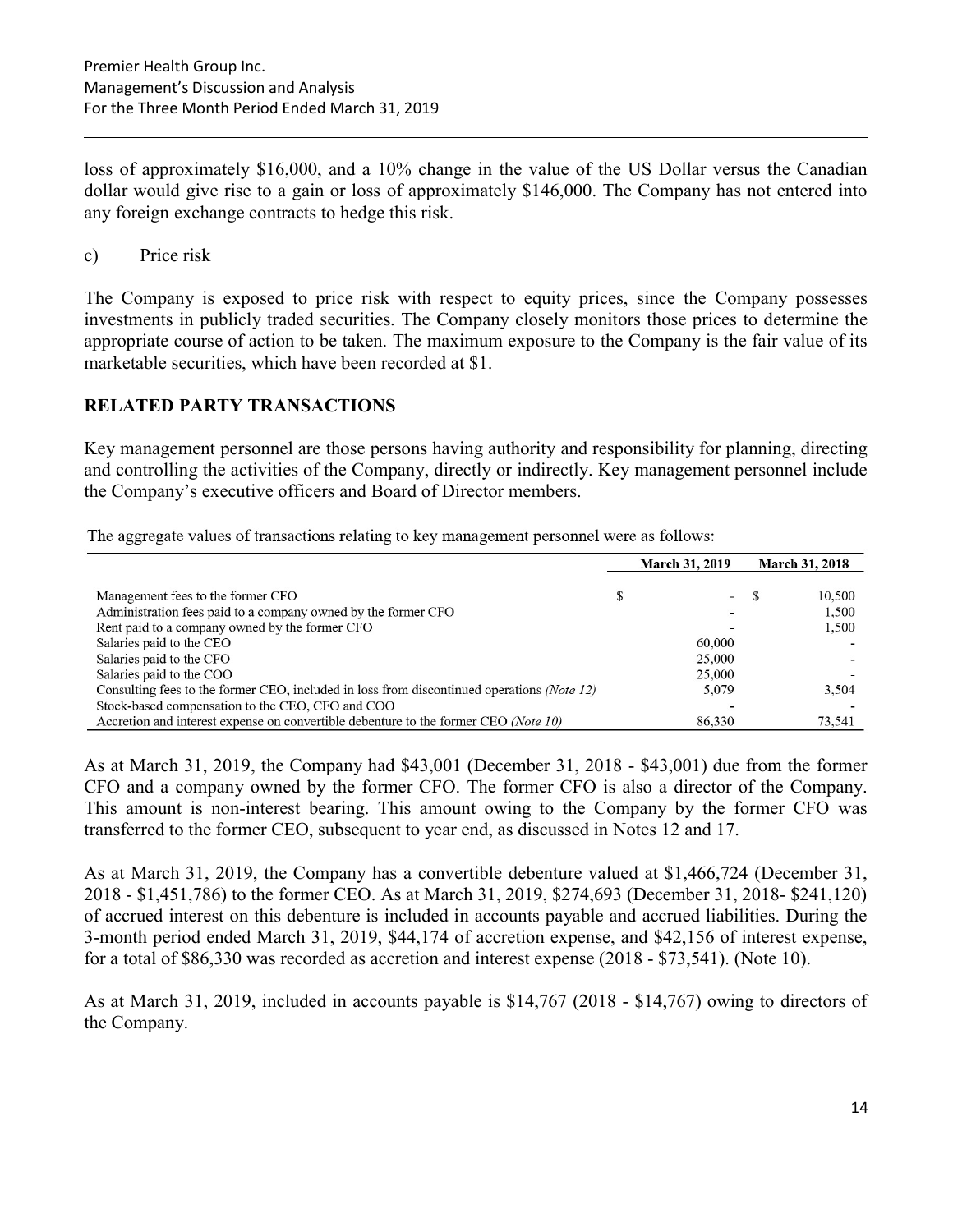As at March 31, 2019, the Company had \$323,189 owing to the former CEO, (December 31, 2018 \$316,779). This amount is included in the net liabilities from discontinued operations as at March 31, 2019 and December 31, 2018 and is non-interest bearing.

As at March 31, 2019 and December 31, 2018, the Company had \$220,000 receivable from Explorinvest Capital Corp., a company partially owned by the former CFO of the Company. As at December 31, 2017, this note had no terms of repayment. During the year ended December 31, 2018, this note was converted into a convertible promissory note, with accrued interest of 6.5% per annum, payable on April 1, 2019. The Company has the right to convert this promissory note at any time at \$0.25 per share. This note was transferred to the former CEO subsequent to year end (Notes 11, 12 and 17).

During the year ended December 31, 2017, the Company issued 200,000 common shares with a fair value of \$200,000 to settle related party debt of \$200,000. This debt resulted from the interest payable to the former CEO on the convertible debenture, and was purchased by certain shareholders of the Company, and then settled for shares (Note 10).

# RISKS AND UNCERTAINTIES

These statements represent the Company's intentions, plans, expectations and beliefs as of the date hereof, and are subject to risks, uncertainties and other factors of which many are beyond the control of the Company.

Prior to making an investment decision, investors should consider the investment risks set out below and those described elsewhere in this document, which are in addition to the usual risks associated with an investment in a business at an early stage of development. The directors of the Company consider the risks set out below to be the most significant to potential investors in the Company but are not all of the risks associated with an investment in securities of the Company. If any of these risks materialize into actual events or circumstances or other possible additional risks and uncertainties of which the directors are currently unaware, or which they consider not to be material in relation to the business, actually occur, the Company's assets, liabilities, financial condition, results of operations (including future results of operations), business and business prospects, are likely to be materially and adversely affected. In such circumstances, the price of the Company's securities could decline, and investors may lose all or part of their investment.

#### Dependence on Key Personnel

The success of the Company is largely dependent on the performance of its key senior management employees. Failure to retain key employees and to attract and retain additional key employees with necessary skills could impact the Company's growth and profitability. The departure or death of certain members of the executive team could have an adverse effect on the Company.

#### **Cybersecurity**

With the Company's focus on the use of online applications, mobile technologies and cloud computing, comes an increase in cybersecurity risk. The potential consequences can range from unauthorized access to sensitive or personal information to causing operational disruption. Such an event could compromise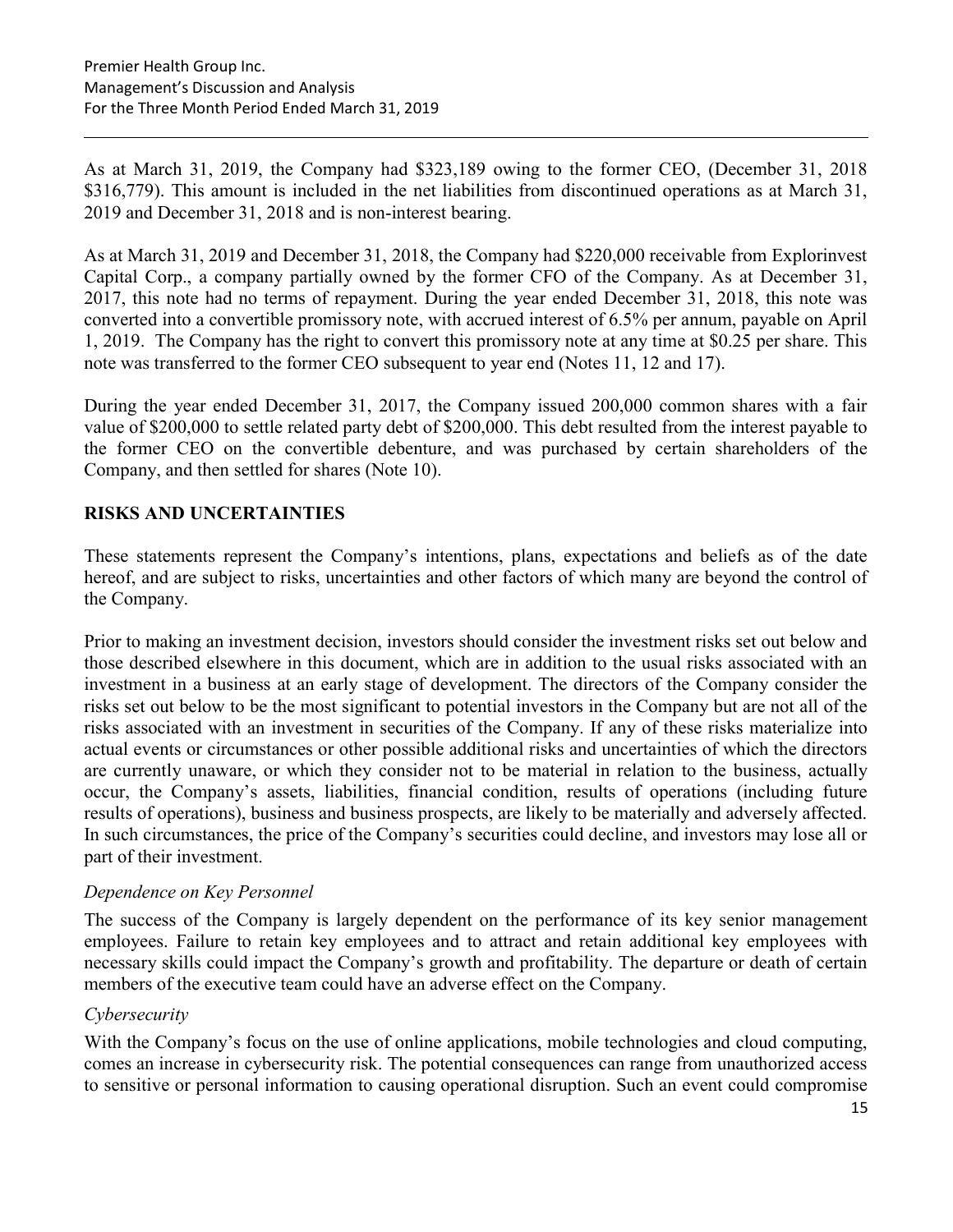the Company's confidential information as well as that of the Company's patients and third parties with whom the Company interacts and may result in the inability to process patient transactions, remediation costs, loss of revenue, reputation damage, additional regulatory scrutiny and litigation.

## Reliance on third party service providers

The Company relies on third-party service providers to perform or support critical operations such as IT and EMR (electronic medical records) maintenance. In an event that these vendors and/or partners discontinue service, the Company would need to replace these providers. In doing so, the Company may incur additional costs or experience temporary interruptions in its business as it explores alternate providers.

#### Risks Related to Investments

The Company intends to expand its operations and business by investing in additional businesses, products or technologies. Investments may involve a number of special risks, including diversion of management's attention, failure to retain key personnel, unanticipated events or circumstances, and legal liabilities. In addition, there can be no assurance that the businesses, products or technologies, if any, will achieve anticipated revenues and income. Investments could also result in potentially dilutive issuances of equity securities. The failure of the Company to manage its investment strategy successfully could have a material adverse effect on the Company's business, results of operations and financial condition.

#### General Healthcare Regulation

Due to the public and complex nature of healthcare in Canada, the Company's businesses operate in an environment in which government regulations and funding play a key role. Decisions made regarding such funding are largely beyond the businesses' control. Any change in governmental regulation, delisting of services, and licensing requirements relating to healthcare services, or their interpretation and application, could adversely affect the business, financial condition and results of operations of these business units. In addition, the Company could incur significant costs in the course of complying with any changes in the regulatory regime. Non-compliance with any existing or proposed laws or regulations could result in audits, civil or regulatory proceedings, fines, penalties, injunctions, recalls or seizures, any of which could adversely affect the reputation, operations or financial performance of the Company.

# Uncertainty of Liquidity and Capital Requirements

The future capital requirements of the Company will depend on many factors, including the number and size of acquisitions consummated, rate of growth of its client base, the costs of expanding into new markets, the growth of the market for healthcare services and the costs of administration. In order to meet such capital requirements, the Company may consider additional public or private financing (including the incurrence of debt and the issuance of additional common shares) to fund all or a part of a particular venture, which could entail dilution of current investors' interest in the Company. There can be no assurance that additional funding will be available or, if available, that it will be available on acceptable terms. If adequate funds are not available, the Company may have to reduce substantially or otherwise eliminate certain expenditures. There can be no assurance that the Company will be able to raise additional capital if its capital resources are depleted or exhausted. Further, due to regulatory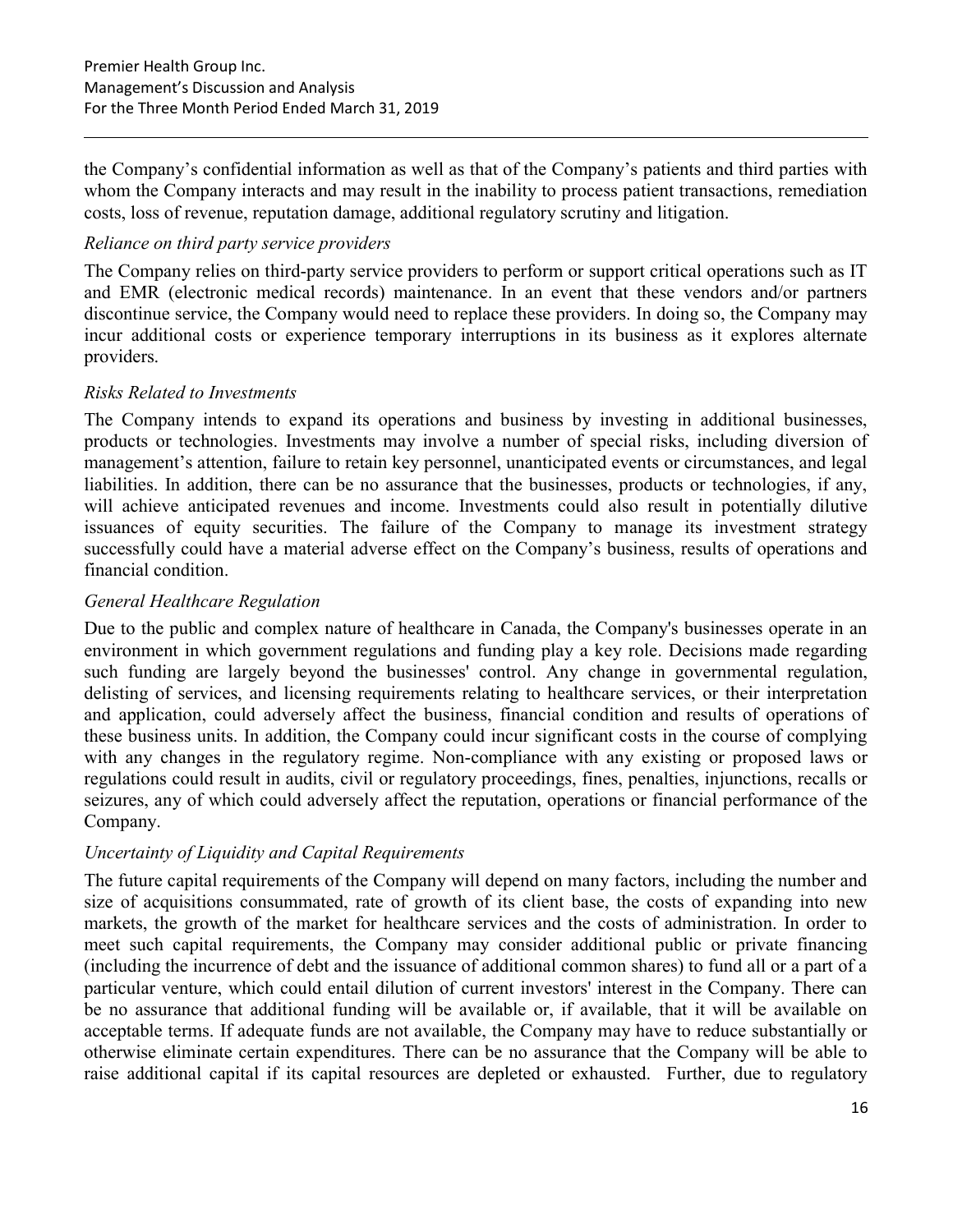impediments and lack of investor appetite, the ability of the Company to issue additional common shares or other securities exchangeable for or convertible into common shares to finance acquisitions may be restricted.

#### Shortage of Healthcare Professionals

Due to the ongoing shortage of certain professional medical personnel in Canada, as the Company continues to grow its operations, it may experience difficulty in recruiting physicians, nurses and other healthcare practitioners. As a result, this may adversely impact the business, financial condition and results of operations.

#### Confidentiality of Personal and Health Information –

Given the nature of the business, the Company and its subsidiaries' employees are privy to sensitive information, such as medical histories, on clients. Although the Company has clear policies  $\&$ procedures in place, there can be no assurance that these are sufficient to address the privacy concerns of existing and future clients. In the event that a breach of confidentiality takes place, the Company could be liable for damages or for criminal fines or penalties.

#### Competition

There can be no assurance that the Issuer will successfully differentiate its current and proposed services from the services of its competitors, or that the marketplace will consider the products and services of the company to be superior to competing services.

#### Limited Location

All the Company's current revenues will be derived from its HealthVue clinics located in the Province of British Columbia, Canada. Consequently, the Company's performance will depend on establishing market acceptance of its clinics and services. Any reduction in anticipated future demand or anticipated future sales of these services or any increase in competition or changes to economic or other factors impacting that market could have a material adverse effect on the company's business prospects, operating results, or financial condition.

#### Legislative, Insurance, Compliance Costs, Regulatory Action and Environment

To comply with various increasing and complex regulatory reporting and standards involves significant cost. Changes to securities regulatory standards, account policy, and compliance reporting could place an additional expense burden on the Company. Insurers may increase premiums as the Company's business continue to grow so future premiums for the Company's insurance policies, including directors' and officers' insurance policies, could be subject to increase.

#### Uninsured Risks

The Company may carry insurance to protect against certain risks in such amounts as it considers adequate. Risks not insured against include lost records, loss or damage or other hazards against which such corporations cannot insure or against which they may elect not to insure.

#### Conflicts of Interest

Certain of the directors of the Company also serve as directors and/or officers of other reporting and private companies. Consequently, there are no known conflicts but there exists the possibility for such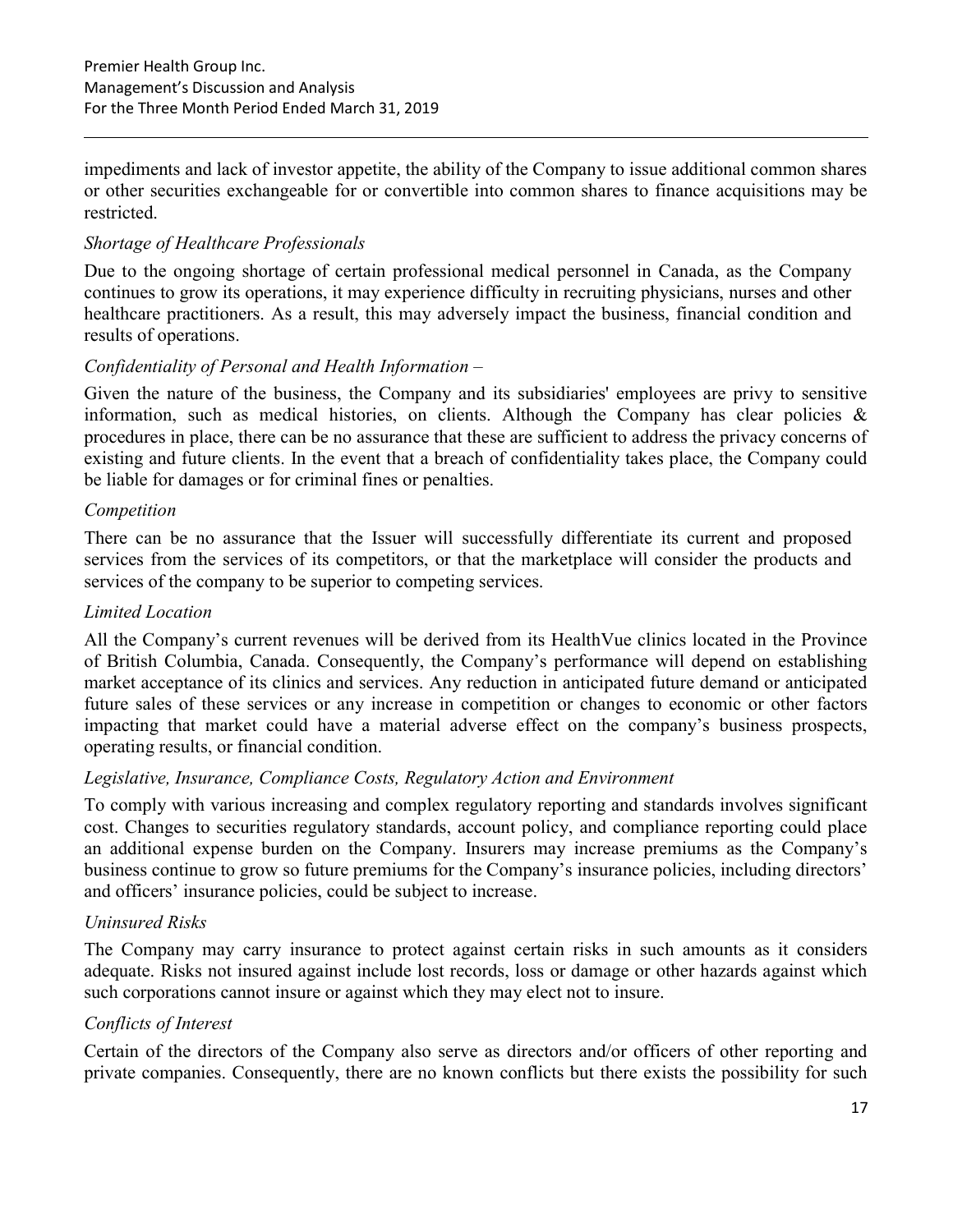directors to be in a position of conflict. Any decision made by such directors involving the Company will be made in accordance with their duties and obligations to deal fairly and in good faith with the Company and such other companies. In addition, such directors will declare, and refrain from voting on, any matter in which such directors may have a conflict of interest.

# SUBSEQUENT EVENTS

- On April 1, 2019, the Company entered into a settlement agreement to complete the full transfer of the Company's 99.9% ownership of Clinicas and the forgiveness of the convertible debenture held by the former CEO issued on the original purchase of 99.9% of Clinicas (the "Settlement Agreement"). As part of the Settlement Agreement, the Company agreed to the following: a) issue the Purchaser an aggregate of 400,000 shares within 14 days and 75,000 shares, or 50,000 in cash within 90 days, b) assign to the Purchaser's company, Benras Holdings Inc., the following promissory notes as security for, and in full and final satisfaction of any amount owed by the Company to the Purchaser: (i) a promissory note dated February 20, 2018 plus interest owed to the Company by the former CFO and a company owned by the former CFO with an amount outstanding as at December 31, 2018 of \$43,001, and (ii) a promissory note dated February 20, 2018 in the amount of \$220,000 plus interest owed to the Company by Explorinvest Capital Corp., a company partially owned by the former CFO of the Company (Notes 10, 11 and 12).
- On April 2, 2019, the Company entered into a definitive agreement to acquire two pharmacies based in Metro Vancouver, B.C. Under the terms of the agreement, in consideration for the pharmacies, the Company will assume the net liabilities of the pharmacies estimated at \$2,500,000 and pay to the vendors up to \$4,050,000 as follows: (i) up to \$1,300,000 in cash, including \$200,000 paid during the year ended December 31, 2018, as a refundable deposit, upon signing of the letter of intent on December 4, 2018, (ii) 3,432,384 common shares of the Company and (iii) 343,926 performance share units of the Company. Each performance share shall vest into one common share without any payment on April 30, 2020, if certain earnings milestones for the pharmacies are met.
- On April 26, 2019, the Company closed the first tranche of its previously announced private placement financing of up to \$3 million. A total of 3,138,634 units at 65 cents per share were issued for total gross proceeds to the company of \$2,040,112.10. Each unit consisted of one common share and one-half of a share purchase warrant. Each whole warrant is exercisable for an additional share at a price of \$1 for a period of two years from issuance.
- On May 16, 2019, the Company closed the second and final tranche of its previously announced private placement financing of up to \$3 million. A total of 684,553 units at 65 cents per share were issued for total gross proceeds to the company of \$444,959. Each unit consisted of one common share and one-half of a share purchase warrant. Each whole warrant is exercisable for an additional share at a price of \$1 for a period of two years from issuance.